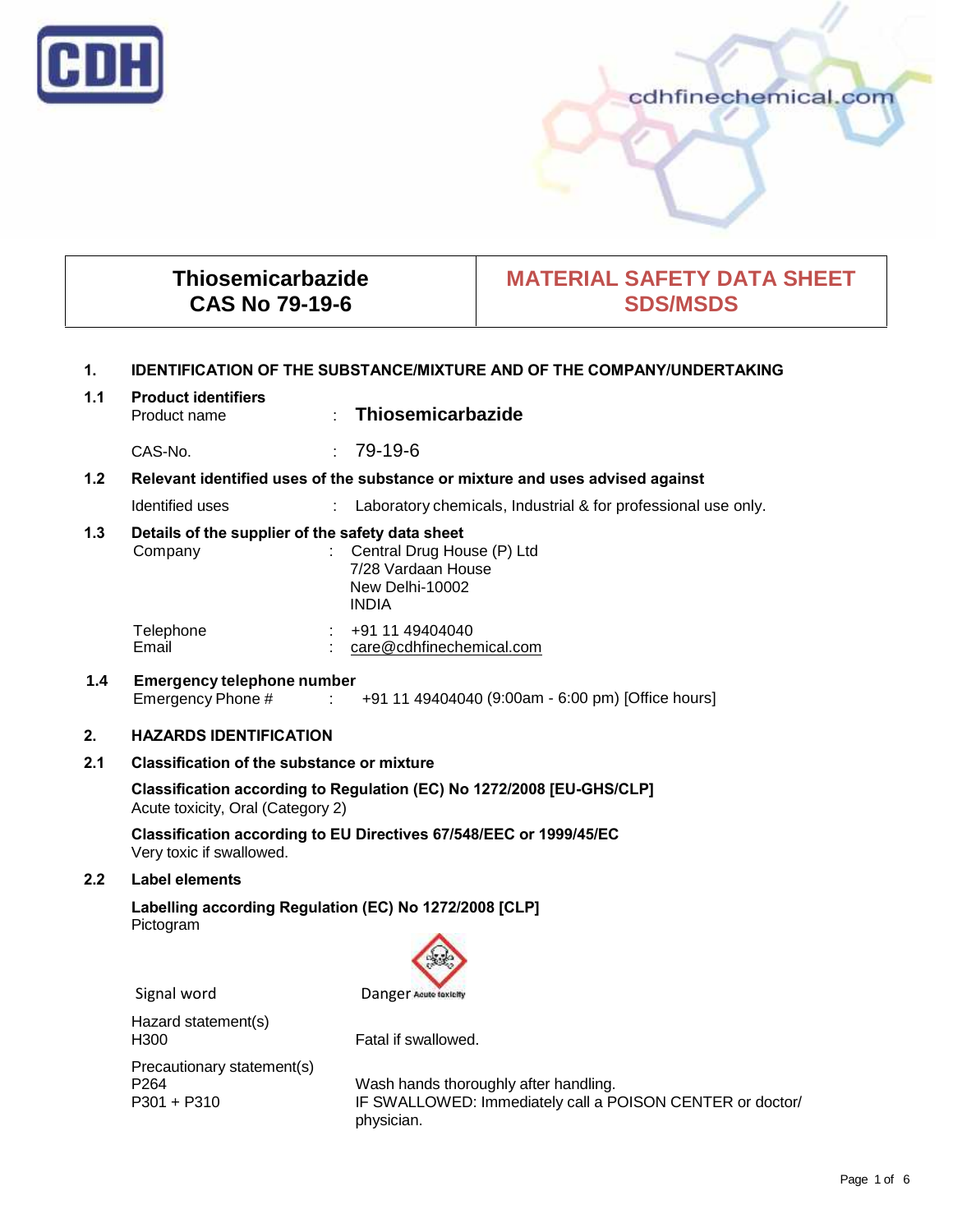Supplemental Hazard none **Statements** 

# **According to European Directive 67/548/EEC as amended.** Hazard symbol(s)

|                                | 2000<br><b>Acute toxicity</b>                                                                                  |
|--------------------------------|----------------------------------------------------------------------------------------------------------------|
| R-phrase(s)<br>R <sub>28</sub> | Very toxic if swallowed.                                                                                       |
| S-phrase(s)                    |                                                                                                                |
| S <sub>22</sub>                | Do not breathe dust.                                                                                           |
| S <sub>26</sub>                | In case of contact with eyes, rinse immediately with plenty of water and<br>seek medical advice.               |
| S36/37                         | Wear suitable protective clothing and gloves.                                                                  |
| S45                            | In case of accident or if you feel unwell, seek medical advice immediately<br>(show the label where possible). |

## **2.3 Other hazards** - none

# **3. COMPOSITION/INFORMATION ON INGREDIENTS**

EC-No. 201-184-7

## **3.1 Substances**

| Synonyms          | ٠<br>٠  | Thiocarbamoyl hydrazide |               |
|-------------------|---------|-------------------------|---------------|
| Formula           | ٠<br>٠. | CH <sub>5N3S</sub>      |               |
| Molecular Weight  | ÷       | 91,13 g/mol             |               |
| Component         |         |                         | Concentration |
| Thiosemicarbazide |         |                         |               |
| CAS-No.           |         | 79-19-6                 | -             |

## **4. FIRST AID MEASURES**

## **4.1 Description of first aid measures**

## **General advice**

Consult a physician. Show this safety data sheet to the doctor in attendance.

## **If inhaled**

If breathed in, move person into fresh air. If not breathing, give artificial respiration. Consult a physician.

## **In case of skin contact**

Wash off with soap and plenty of water. Take victim immediately to hospital. Consult a physician.

# **In case of eye contact**

Flush eyes with water as a precaution.

## **If swallowed**

Never give anything by mouth to an unconscious person. Rinse mouth with water. Consult a physician.

# **4.2 Most important symptoms and effects, both acute and delayed**

**4.3 Indication of any immediate medical attention and special treatment needed** no data available

## **5. FIREFIGHTING MEASURES**

## **5.1 Extinguishing media**

#### **Suitable extinguishing media**

Use water spray, alcohol-resistant foam, dry chemical or carbon dioxide.

**5.2 Special hazards arising from the substance or mixture** Carbon oxides, nitrogen oxides (NOx), Sulphur oxides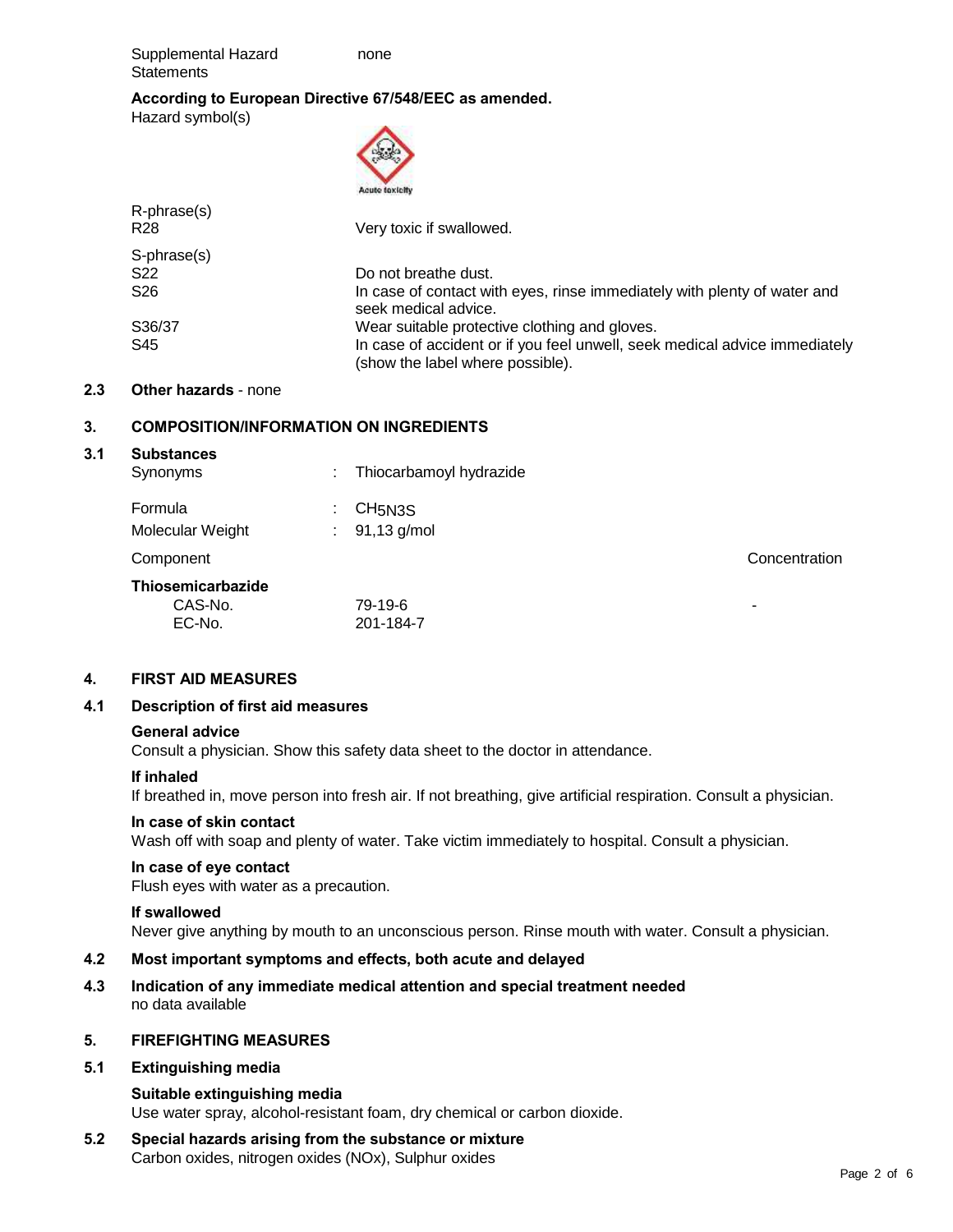## **5.3 Advice for firefighters**

Wear self contained breathing apparatus for fire fighting if necessary.

**5.4 Further information** no data available

## **6. ACCIDENTAL RELEASE MEASURES**

### **6.1 Personal precautions, protective equipment and emergency procedures**

Wear respiratory protection. Avoid dust formation. Avoid breathing vapors, mist or gas. Ensure adequate ventilation. Evacuate personnel to safe areas. Avoid breathing dust.

### **6.2 Environmental precautions**

Prevent further leakage or spillage if safe to do so. Do not let product enter drains. Discharge into the environment must be avoided.

- **6.3 Methods and materials for containment and cleaning up** Pick up and arrange disposal without creating dust. Sweep up and shovel. Keep in suitable, closed containers for disposal.
- **6.4 Reference to other sections** For disposal see section 13.

## **7. HANDLING AND STORAGE**

#### **7.1 Precautions for safe handling**

Avoid contact with skin and eyes. Avoid formation of dust and aerosols. Provide appropriate exhaust ventilation at places where dust is formed.Normal measures for preventive fire protection.

#### **7.2 Conditions for safe storage, including any incompatibilities**

Store in cool place. Keep container tightly closed in a dry and well-ventilated place.

Light sensitive. Store under inert gas. Air sensitive.

**7.3 Specific end uses** no data available

# **8. EXPOSURE CONTROLS/PERSONAL PROTECTION**

#### **8.1 Control parameters**

#### **Components with workplace control parameters**

#### **8.2 Exposure controls**

#### **Appropriate engineering controls**

Avoid contact with skin, eyes and clothing. Wash hands before breaks and immediately after handling the product.

### **Personal protective equipment**

#### **Eye/face protection**

Face shield and safety glasses Use equipment for eye protection tested and approved under appropriate government standards such as NIOSH (US) or EN 166(EU).

#### **Skin protection**

Handle with gloves. Gloves must be inspected prior to use. Use proper glove removal technique (without touching glove's outer surface) to avoid skin contact with this product. Dispose of contaminated gloves after use in accordance with applicable laws and good laboratory practices. Wash and dry hands.

#### **Body Protection**

Complete suit protecting against chemicals, The type of protective equipment must be selected according to the concentration and amount of the dangerous substance at the specific workplace.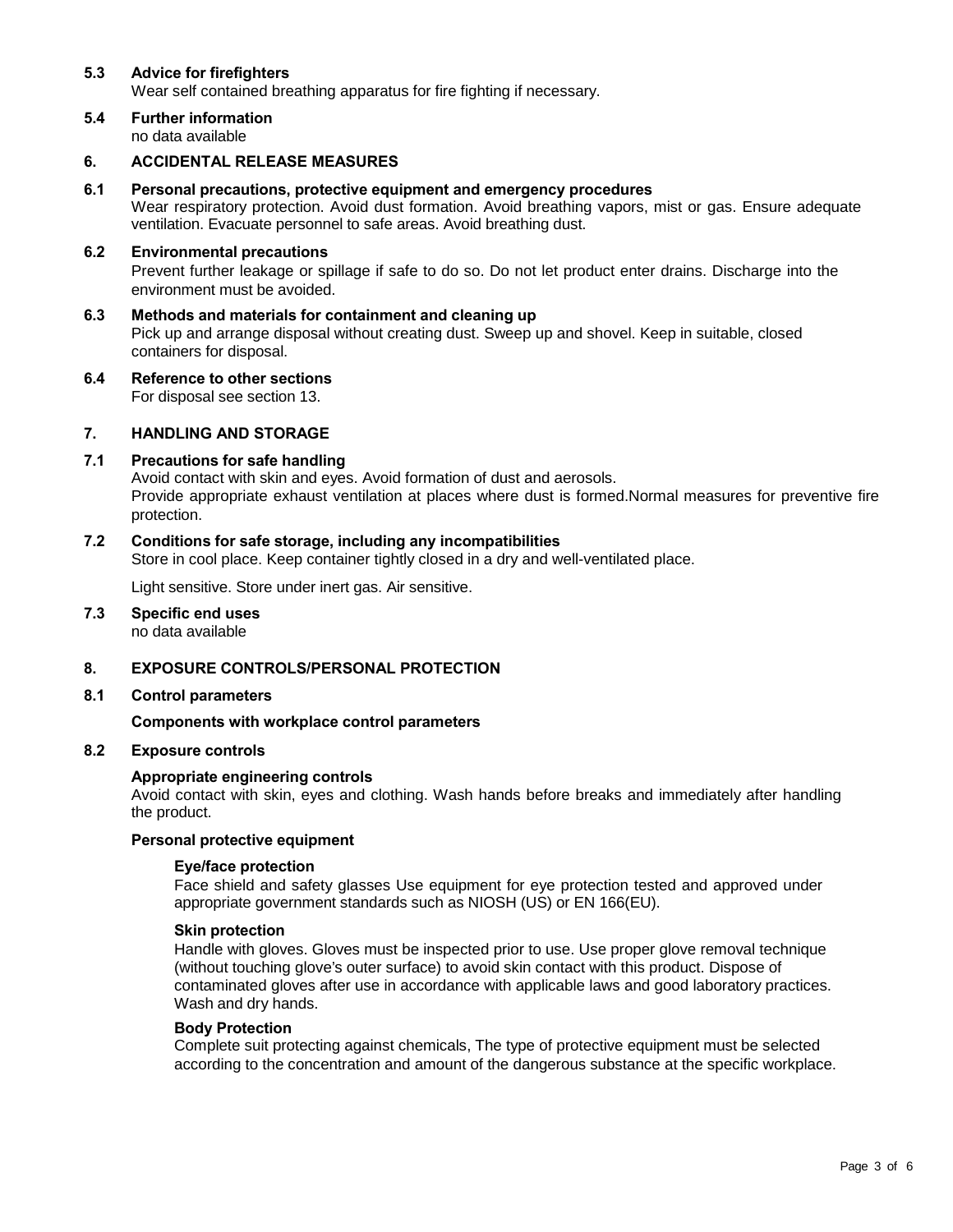# **Respiratory protection**

Where risk assessment shows air-purifying respirators are appropriate use a full-face particle respirator type N100 (US) or type P3 (EN 143) respirator cartridges as a backup to engineering controls. If the respirator is the sole means of protection, use a full-face supplied air respirator. Use respirators and components tested and approved under appropriate government standards such as NIOSH (US) or CEN (EU).

# **9. PHYSICAL AND CHEMICAL PROPERTIES**

# **9.1 Information on basic physical and chemical properties**

|      | a)                                     | Appearance                                           | Form: crystalline<br>Colour: beige       |  |
|------|----------------------------------------|------------------------------------------------------|------------------------------------------|--|
|      | b)                                     | Odour                                                | no data available                        |  |
|      | c)                                     | <b>Odour Threshold</b>                               | no data available                        |  |
|      | d)                                     | pH                                                   | no data available                        |  |
|      | e)                                     | Melting point/freezing<br>point                      | Melting point/range: 180 - 183 °C - dec. |  |
|      | f)                                     | Initial boiling point and<br>boiling range           | no data available                        |  |
|      | g)                                     | Flash point                                          | not applicable                           |  |
|      | h)                                     | Evaporation rate                                     | no data available                        |  |
|      | i)                                     | Flammability (solid, gas)                            | no data available                        |  |
|      | j)                                     | Upper/lower<br>flammability or<br>explosive limits   | no data available                        |  |
|      | k)                                     | Vapour pressure                                      | no data available                        |  |
|      | I)                                     | Vapour density                                       | no data available                        |  |
|      | m)                                     | Relative density                                     | no data available                        |  |
|      | n)                                     | Water solubility                                     | no data available                        |  |
|      | O)                                     | Partition coefficient: n-<br>octanol/water           | no data available                        |  |
|      | p)                                     | Autoignition<br>temperature                          | no data available                        |  |
|      | q)                                     | Decomposition<br>temperature                         | no data available                        |  |
|      | r)                                     | Viscosity                                            | no data available                        |  |
|      | s)                                     | <b>Explosive properties</b>                          | no data available                        |  |
|      | t)                                     | Oxidizing properties                                 | no data available                        |  |
| 9.2  |                                        | <b>Other safety information</b><br>no data available |                                          |  |
| 10.  |                                        | <b>STABILITY AND REACTIVITY</b>                      |                                          |  |
| 10.1 | <b>Reactivity</b><br>no data available |                                                      |                                          |  |

**10.2 Chemical stability** no data available

**10.1 Reactivity**

**10.3 Possibility of hazardous reactions** no data available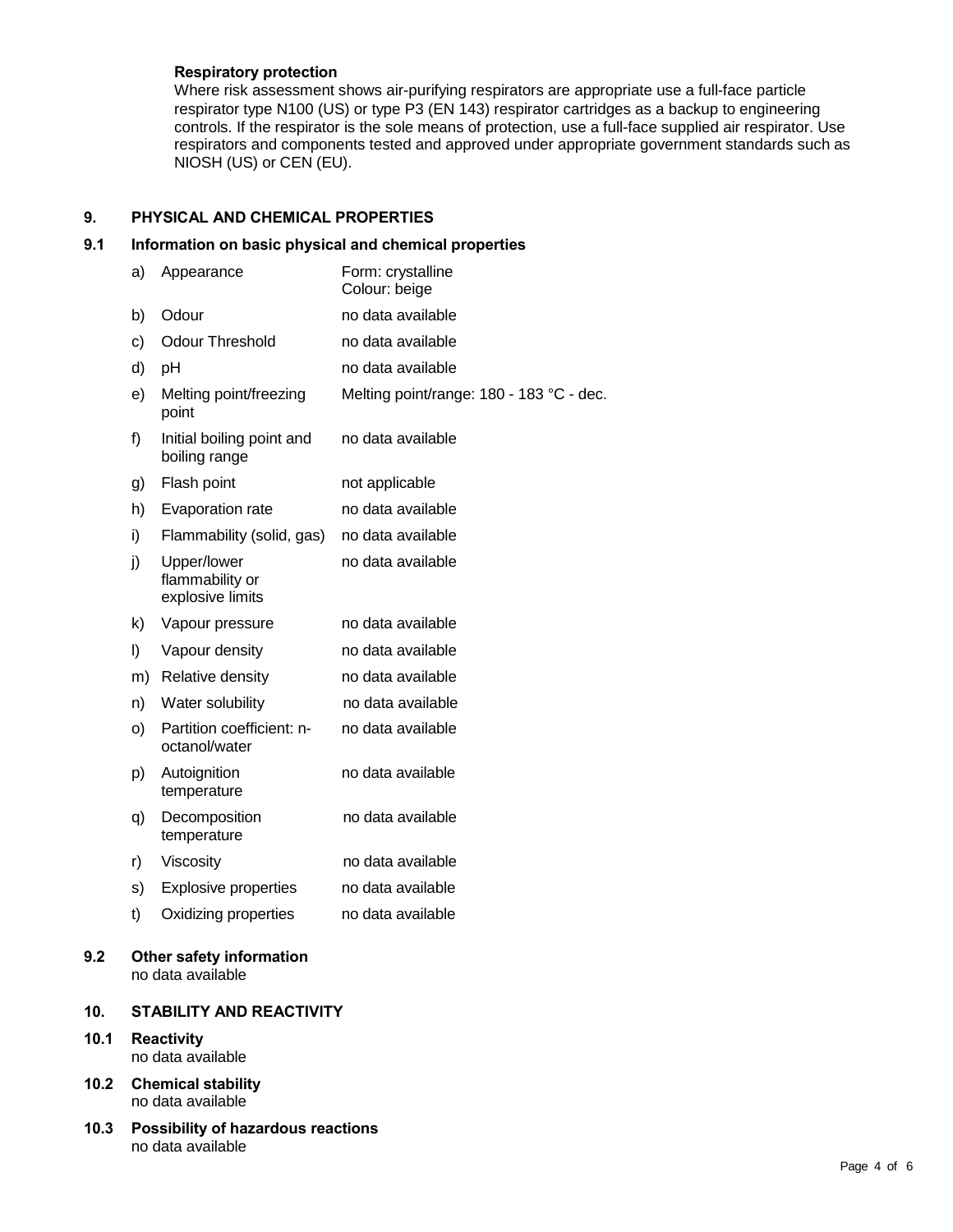- **10.4 Conditions to avoid** no data available
- **10.5 Incompatible materials** Strong oxidizing agents, Strong acids, Strong bases
- **10.6 Hazardous decomposition products** Other decomposition products - no data available

## **11. TOXICOLOGICAL INFORMATION**

### **11.1 Information on toxicological effects**

#### **Acute toxicity**

LD50 Dermal - rabbit - 2.200 mg/kg Remarks: Behavioral:Somnolence (general depressed activity). Skin and Appendages: Other: Hair.

#### **Skin corrosion/irritation** no data available

**Serious eye damage/eye irritation**

no data available

**Respiratory or skin sensitization** no data available

### **Germ cell mutagenicity**

Genotoxicity in vitro - Human - HeLa cell DNA damage

### **Carcinogenicity**

Carcinogenicity - rat - Oral Tumorigenic:Equivocal tumorigenic agent by RTECS criteria. Skin and Appendages: Other: Tumors.

IARC: No component of this product present at levels greater than or equal to 0.1% is identified as probable, possible or confirmed human carcinogen by IARC.

## **Reproductive toxicity**

no data available

**Specific target organ toxicity - single exposure**

no data available

#### **Specific target organ toxicity - repeated exposure** no data available

**Aspiration hazard** no data available

## **Potential health effects**

| Inhalation  | May be harmful if inhaled. May cause respiratory tract irritation.  |
|-------------|---------------------------------------------------------------------|
| Ingestion   | May be fatal if swallowed.                                          |
| Skin        | May be harmful if absorbed through skin. May cause skin irritation. |
| <b>Eyes</b> | May cause eye irritation.                                           |

# **Additional Information**

RTECS: VT4200000

# **12. ECOLOGICAL INFORMATION**

## **12.1 Toxicity**

Toxicity to fish LC50 - Pimephales promelas (fathead minnow) - 20,8 mg/l - 96 h

## **12.2 Persistence and degradability** no data available

**12.3 Bioaccumulative potential** no data available